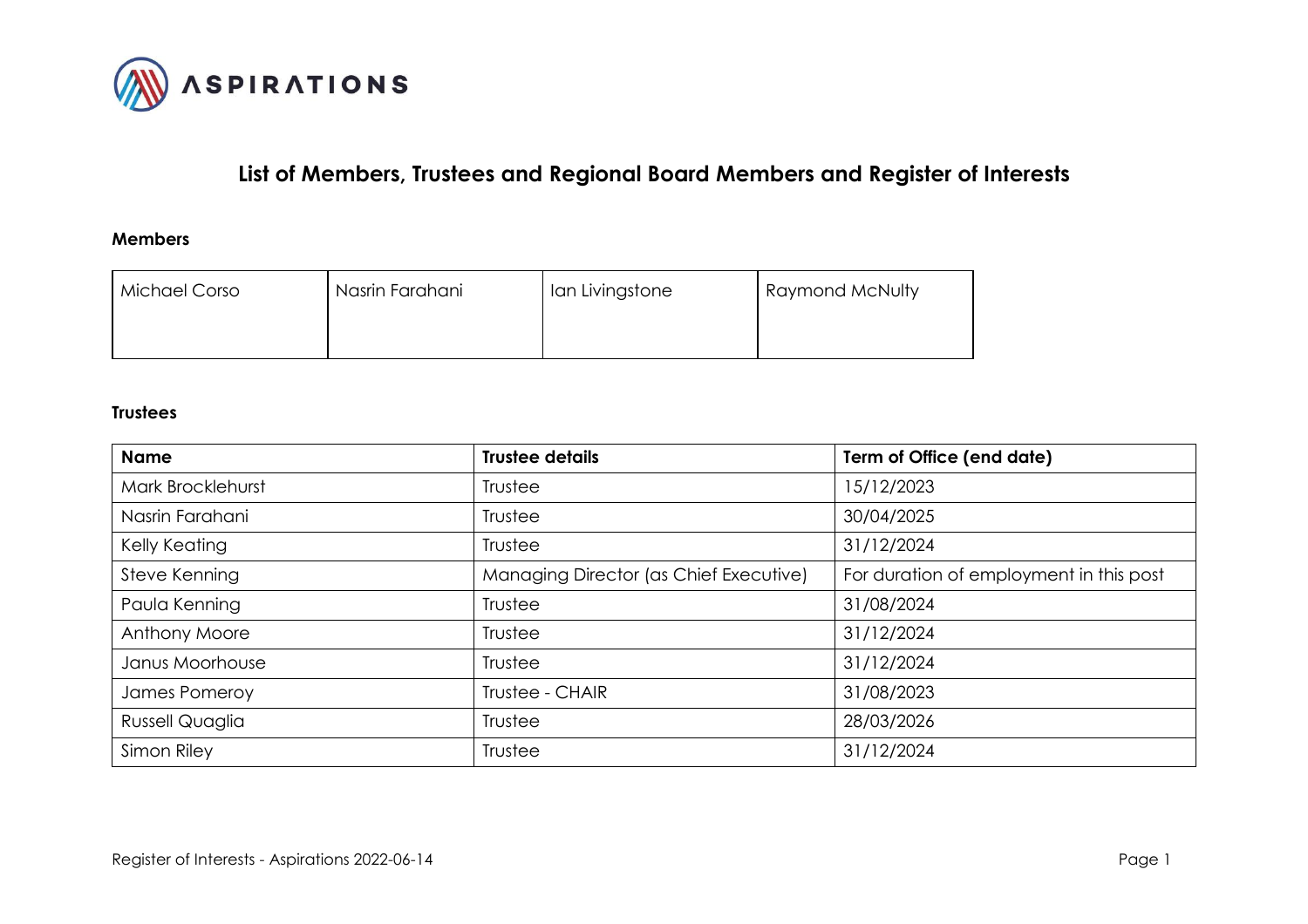

## **Executive Operational Board**

| <b>Name</b>            | <b>Membership details</b>                                              | Term of office (end date)               |
|------------------------|------------------------------------------------------------------------|-----------------------------------------|
| Fokuo Achamfour-Yeboah | Director of Finance                                                    | For duration of employment in this post |
| Nicholas Appleby       | Director of Aspirations Learning Institute                             | For duration of employment in this post |
| David Herbert          | Regional CEO South West                                                | For duration of employment in this post |
| Paula Kenning          | Deputy Managing Director                                               | For duration of employment in this post |
| Steve Kenning          | Managing Director/Chair                                                | For duration of employment in this post |
| Raj Lall               | Director of Estates                                                    | For duration of employment in this post |
| Mandy Lancy            | Regional CEO West London & Trust Safeguarding Lead                     | For duration of employment in this post |
| <b>Martin Post</b>     | Chief Advisor to the Aspirations Executive Operational<br><b>Board</b> | For duration of employment in this post |
| Jeffery Quaye          | National Director of Education & Standards                             | For duration of employment in this post |
| John Reece             | Director of HR and Compliance                                          | For duration of employment in this post |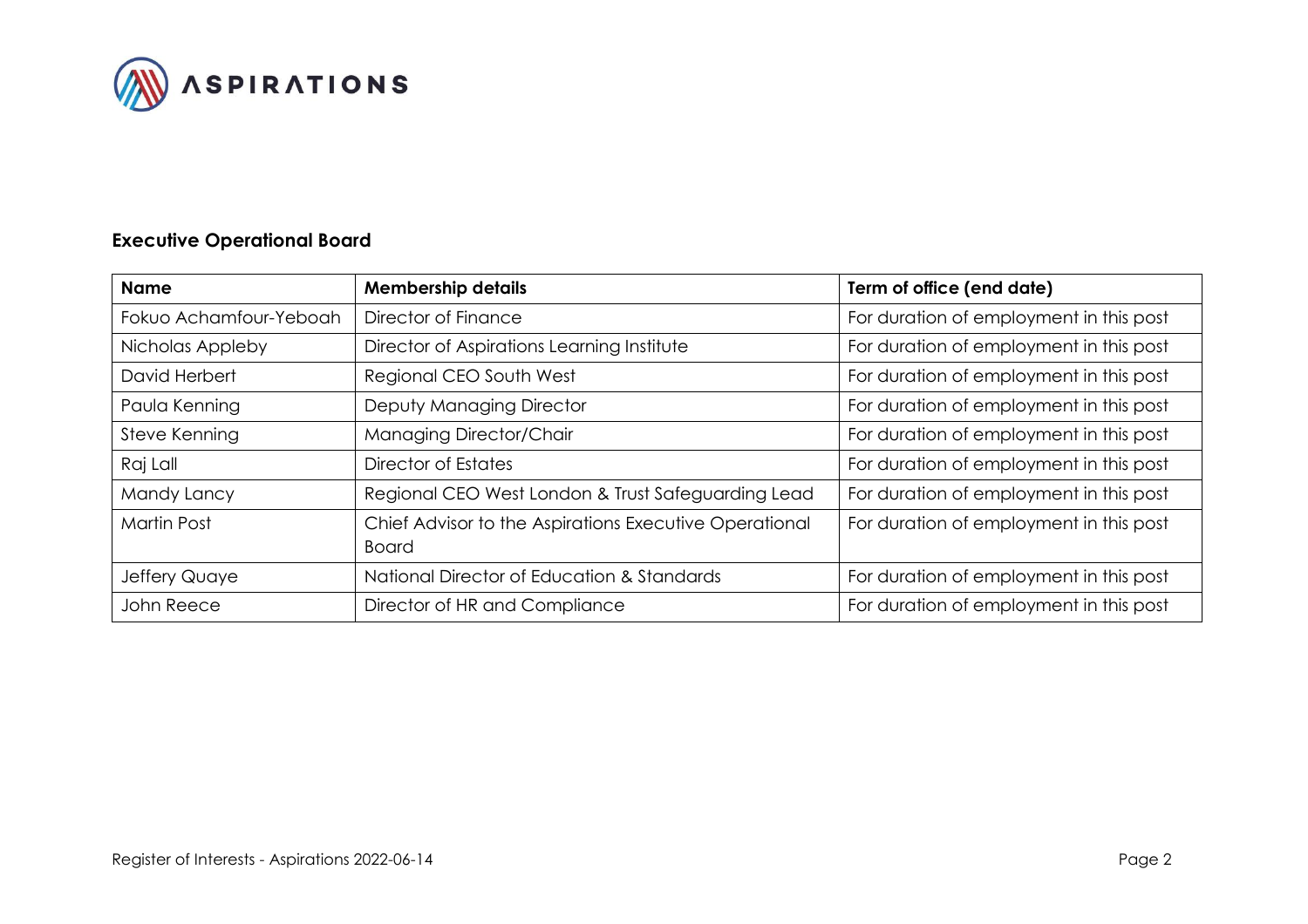

## **Regional Board Members**

| <b>South Central Region</b>                                                                                         |                                         |  |  |
|---------------------------------------------------------------------------------------------------------------------|-----------------------------------------|--|--|
| This is the regional governing body for the following academies: Dashwood, Futures Institute, Harriers, Wykham Park |                                         |  |  |
| <b>Name/Details</b><br>Term of office (end date)                                                                    |                                         |  |  |
| <b>Chair</b>                                                                                                        |                                         |  |  |
| Mandy Lancy - Regional CEO West London & South Central                                                              | For duration of employment in this post |  |  |
| <b>Parent Governors</b>                                                                                             |                                         |  |  |
| Joanna Roberts - Parent Governor (Primary)                                                                          | 31/10/2024                              |  |  |
| Dr Helen Camilleri - Parent Governor (Secondary)                                                                    | 31/10/2023                              |  |  |
| <b>Co-opted Governors</b>                                                                                           |                                         |  |  |
| Kevin Noble - Co-opted Community/Business Link Governor                                                             | 31/08/2023                              |  |  |
| Vacancy - Co-opted Community/Business Link Governor                                                                 |                                         |  |  |
| <b>Trustee Link Governor</b>                                                                                        |                                         |  |  |
| Nasrin Farahani                                                                                                     | 01/05/2025                              |  |  |
| <b>Executive Governors</b>                                                                                          |                                         |  |  |
| Steve Kenning - Managing Director                                                                                   | For duration of employment in this post |  |  |
| Paula Kenning - Deputy Managing Director                                                                            | For duration of employment in this post |  |  |
| Dr Jeffery Quaye - National Director of Education and Standards                                                     | For duration of employment in this post |  |  |
| John Reece - Director of HR and Compliance                                                                          | For duration of employment in this post |  |  |
| <b>Regional Principals/Heads of School</b>                                                                          |                                         |  |  |
| Sarah Gordon-Weeks - Acting Principal, Dashwood Academy                                                             | For duration of employment in this post |  |  |
| Julia Ingham - Head of School, Futures Institute                                                                    | For duration of employment in this post |  |  |
| Alex Pearson - Executive Principal, Dashwood Academy & Principal, Harriers Academy                                  | For duration of employment in this post |  |  |
| Amy Rogers - Principal, Dashwood Academy                                                                            | For duration of employment in this post |  |  |
| Sylvia Thomas - Principal, Wykham Park Academy & Futures Institute                                                  | For duration of employment in this post |  |  |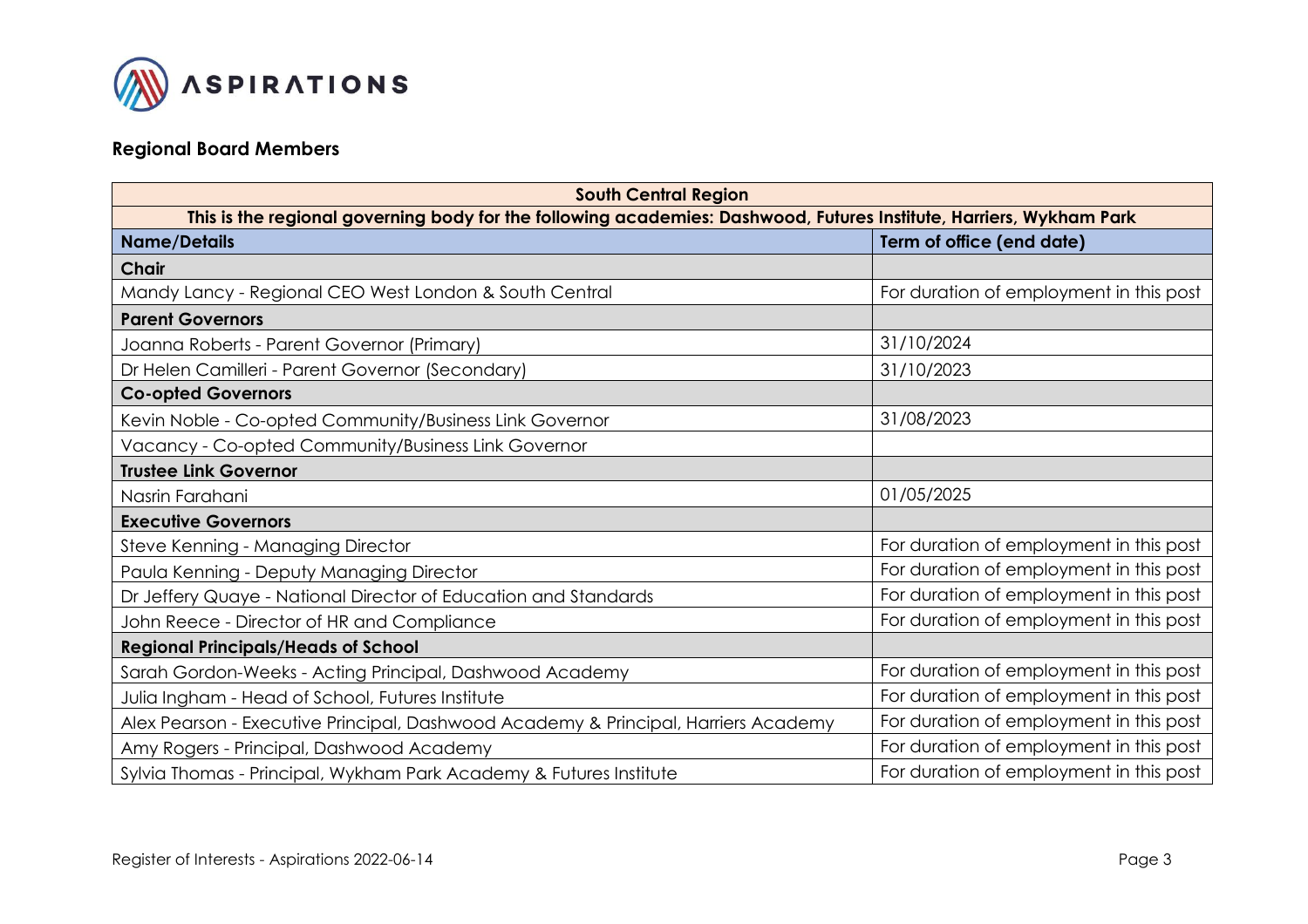

| <b>South Coast Region</b>                                                                             |                                         |  |  |
|-------------------------------------------------------------------------------------------------------|-----------------------------------------|--|--|
| This is the regional governing body for the following academies: Jewell, Livingstone, Magna and Ocean |                                         |  |  |
| <b>Name/Details</b>                                                                                   | Term of office (end date)               |  |  |
| <b>Chair</b>                                                                                          |                                         |  |  |
| David Herbert - Regional CEO South Coast & South West                                                 | For duration of employment in this post |  |  |
| <b>Parent Governors</b>                                                                               |                                         |  |  |
| Charlotte Sheen - Parent Governor (Primary)                                                           | 31/03/2024                              |  |  |
| Leanne Fitzmaurice - Parent Governor (Secondary)                                                      | 31/10/2023                              |  |  |
| <b>Co-opted Governors</b>                                                                             |                                         |  |  |
| Mark Brocklehurst - Co-opted Community/Business Link Governor                                         | 15/12/2023                              |  |  |
| Vacancy - Co-opted Community/Business Link Governor                                                   |                                         |  |  |
| <b>Trustee Link Governor</b>                                                                          |                                         |  |  |
| Kelly Keating                                                                                         | 31/03/2024                              |  |  |
| <b>Executive Governors</b>                                                                            |                                         |  |  |
| Steve Kenning - Managing Director                                                                     | For duration of employment in this post |  |  |
| Paula Kenning - Deputy Managing Director                                                              | For duration of employment in this post |  |  |
| Mandy Lancy - Trust Safeguarding Lead, Regional CEO West London & South Central                       | For duration of employment in this post |  |  |
| Dr Jeffery Quaye - National Director of Education and Standards                                       | For duration of employment in this post |  |  |
| John Reece - Director of HR and Compliance                                                            | For duration of employment in this post |  |  |
| <b>Regional Principals/Heads of School</b>                                                            |                                         |  |  |
| Kimberly Elms - Principal Livingstone Academy                                                         | For duration of employment in this post |  |  |
| Jo Quarrie - Principal Ocean Academy                                                                  | For duration of employment in this post |  |  |
| Natasha Ullah - Principal Magna Academy                                                               | For duration of employment in this post |  |  |
| Alex Waddington - Principal Jewell Academy                                                            | For duration of employment in this post |  |  |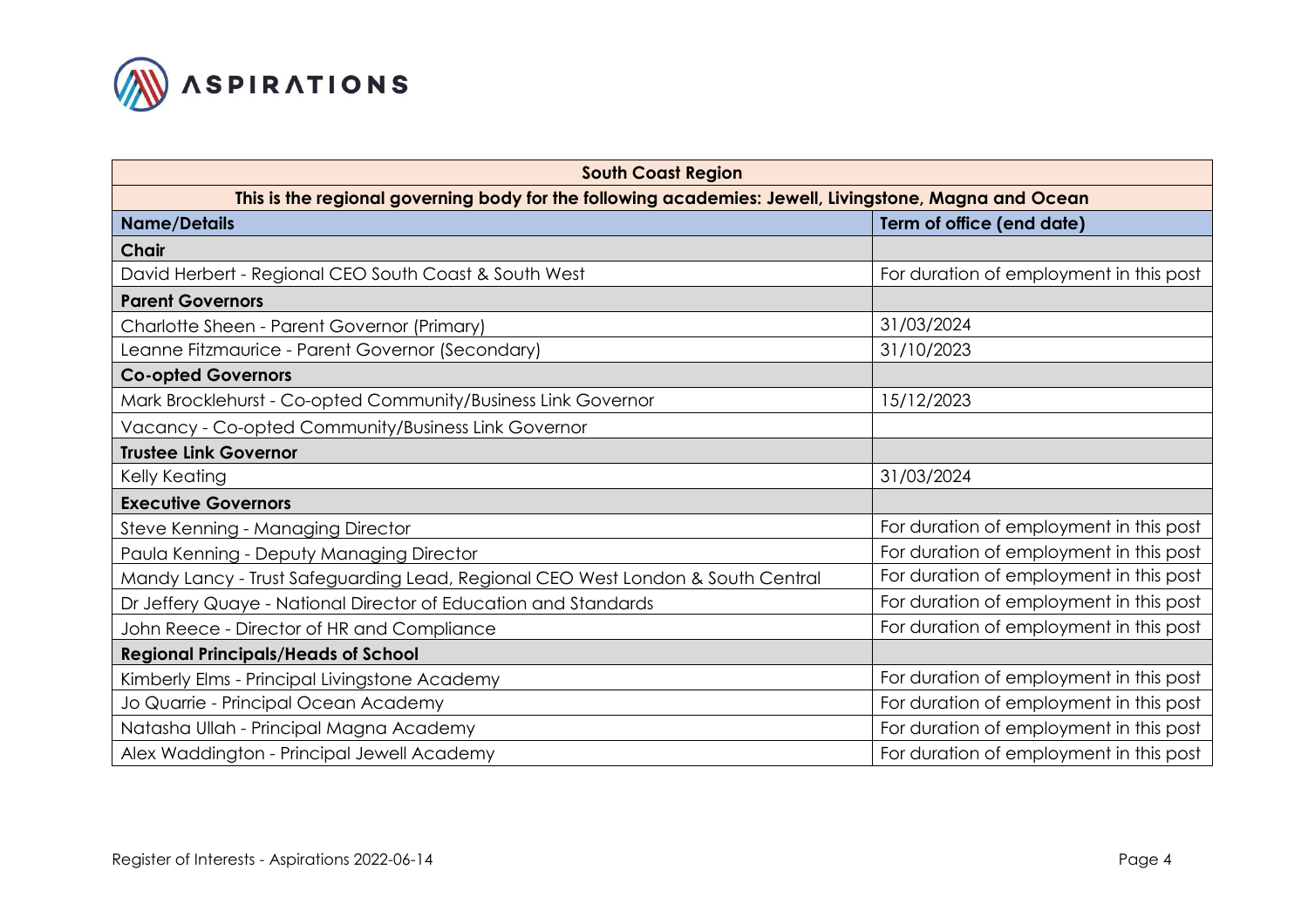

| <b>South West Region</b>                                                                          |                                         |  |  |
|---------------------------------------------------------------------------------------------------|-----------------------------------------|--|--|
| This is the regional governing body for the following academies: Budmouth, Atlantic and Bovington |                                         |  |  |
| <b>Name/Details</b>                                                                               | Term of office (end date)               |  |  |
| <b>Chair</b>                                                                                      |                                         |  |  |
| David Herbert - Regional CEO South Coast & South West                                             | For duration of employment in this post |  |  |
| <b>Parent Governors</b>                                                                           |                                         |  |  |
| Mark Grundonner - Parent Governor (Primary)                                                       | 31/10/2023                              |  |  |
| Simon Browne - Parent Governor (Secondary)                                                        | 31/10/2023                              |  |  |
| <b>Co-opted Governors</b>                                                                         |                                         |  |  |
| Lt Col James Lance Co-opted Community/Business Link Governor                                      | 31/10/2023                              |  |  |
| Vacancy - Co-opted Community/Business Link Governor                                               |                                         |  |  |
| <b>Trustee Link Governor</b>                                                                      |                                         |  |  |
| Anthony Moore                                                                                     | 01/01/2025                              |  |  |
| <b>Executive Governors</b>                                                                        |                                         |  |  |
| Steve Kenning - Managing Director                                                                 | For duration of employment in this post |  |  |
| Paula Kenning - Deputy Managing Director                                                          | For duration of employment in this post |  |  |
| Mandy Lancy - Trust Safeguarding Lead, Regional CEO West London & South Central                   | For duration of employment in this post |  |  |
| Dr Jeffery Quaye - National Director of Education and Standards                                   | For duration of employment in this post |  |  |
| John Reece - Director of HR and Compliance                                                        | For duration of employment in this post |  |  |
| <b>Regional Principals/Heads of School</b>                                                        |                                         |  |  |
| Lesley Bishop - Secondary Principal, Atlantic Academy                                             | For duration of employment in this post |  |  |
| Melissa Heppell - Primary Principal, Atlantic Academy                                             | For duration of employment in this post |  |  |
| Mike Hoffmann - Principal, Budmouth Academy                                                       | For duration of employment in this post |  |  |
| Sara White - Principal, Bovington Academy                                                         | For duration of employment in this post |  |  |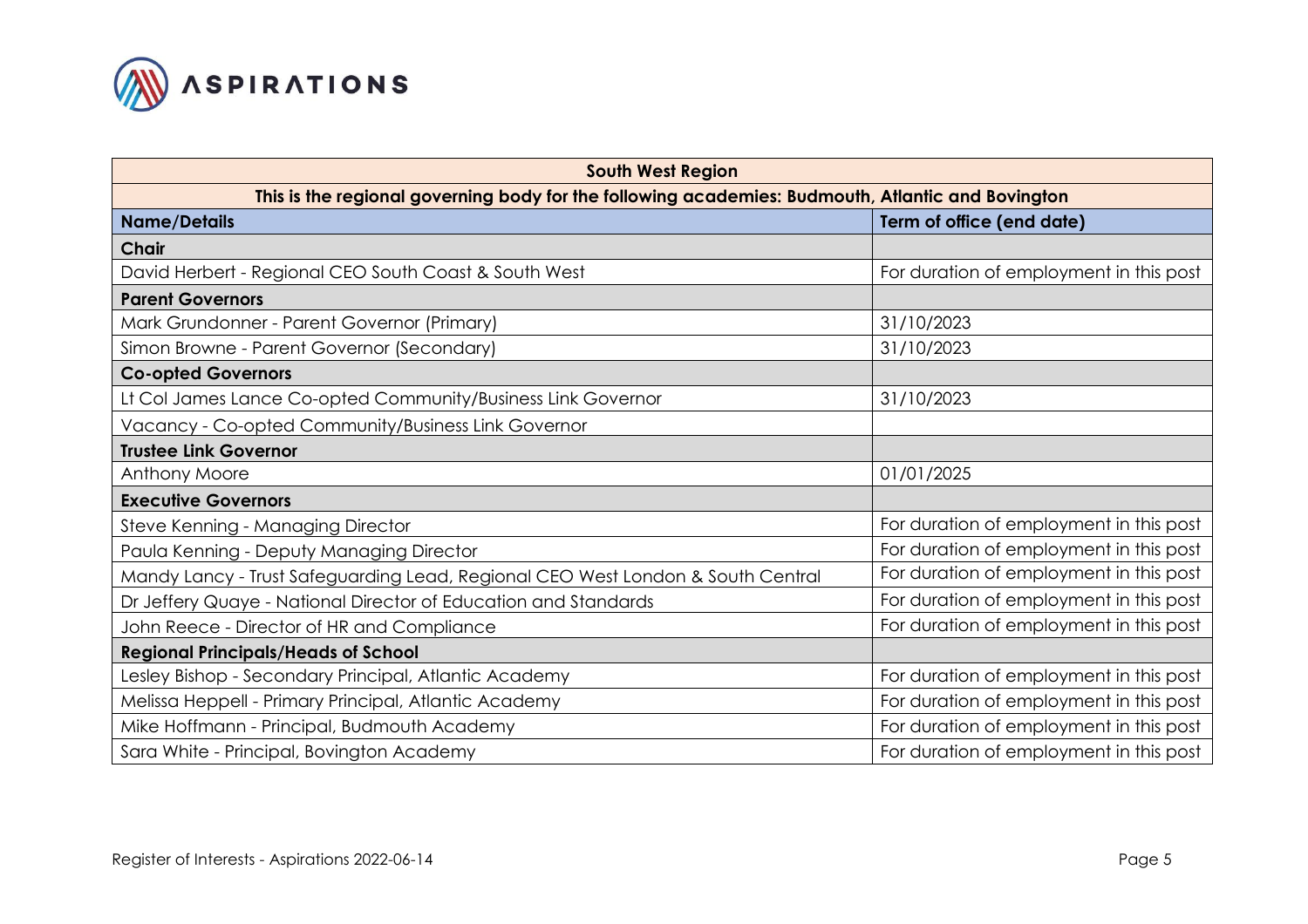

| <b>West London Region</b>                                                                                       |                                         |  |  |
|-----------------------------------------------------------------------------------------------------------------|-----------------------------------------|--|--|
| This is the regional governing body for the following academies: Oak Hill, Oriel, Park, Rivers and Space Studio |                                         |  |  |
| <b>Name/Details</b>                                                                                             | Term of office (end date)               |  |  |
| <b>Chair</b>                                                                                                    |                                         |  |  |
| Mandy Lancy - Regional CEO West London & South Central                                                          | For duration of employment in this post |  |  |
| <b>Parent Governors</b>                                                                                         |                                         |  |  |
| Gagandeep Khurl - Parent Governor (Primary)                                                                     | 31/10/2023                              |  |  |
| Catherine Bunn (Nugent) - Parent Governor (Secondary)                                                           | 31/03/2024                              |  |  |
| <b>Co-opted Governors</b>                                                                                       |                                         |  |  |
| Dee Howley - Co-opted Community/Business Link Governor                                                          | 31/08/2023                              |  |  |
| Vacancy - Co-opted Community/Business Link Governor                                                             |                                         |  |  |
| <b>Trustee Link Governor</b>                                                                                    |                                         |  |  |
| James Pomeroy                                                                                                   | 31/08/2023                              |  |  |
| <b>Executive Governors</b>                                                                                      |                                         |  |  |
| Steve Kenning - Managing Director                                                                               | For duration of employment in this post |  |  |
| Paula Kenning - Deputy Managing Director                                                                        | For duration of employment in this post |  |  |
| Dr Jeffery Quaye - National Director of Education and Standards                                                 | For duration of employment in this post |  |  |
| John Reece - Director of HR and Compliance                                                                      | For duration of employment in this post |  |  |
| <b>Regional Principals/Heads of School</b>                                                                      |                                         |  |  |
| Aine Linney - Executive Principal Oak Hill and Oriel Academies                                                  | For duration of employment in this post |  |  |
| Suvi Mohey - Principal Park Academy                                                                             | For duration of employment in this post |  |  |
| Andrew Morgan - Principal Space Studio West London                                                              | For duration of employment in this post |  |  |
| Andria Singlehurst - Executive Principal West London Aspirations Campus                                         | For duration of employment in this post |  |  |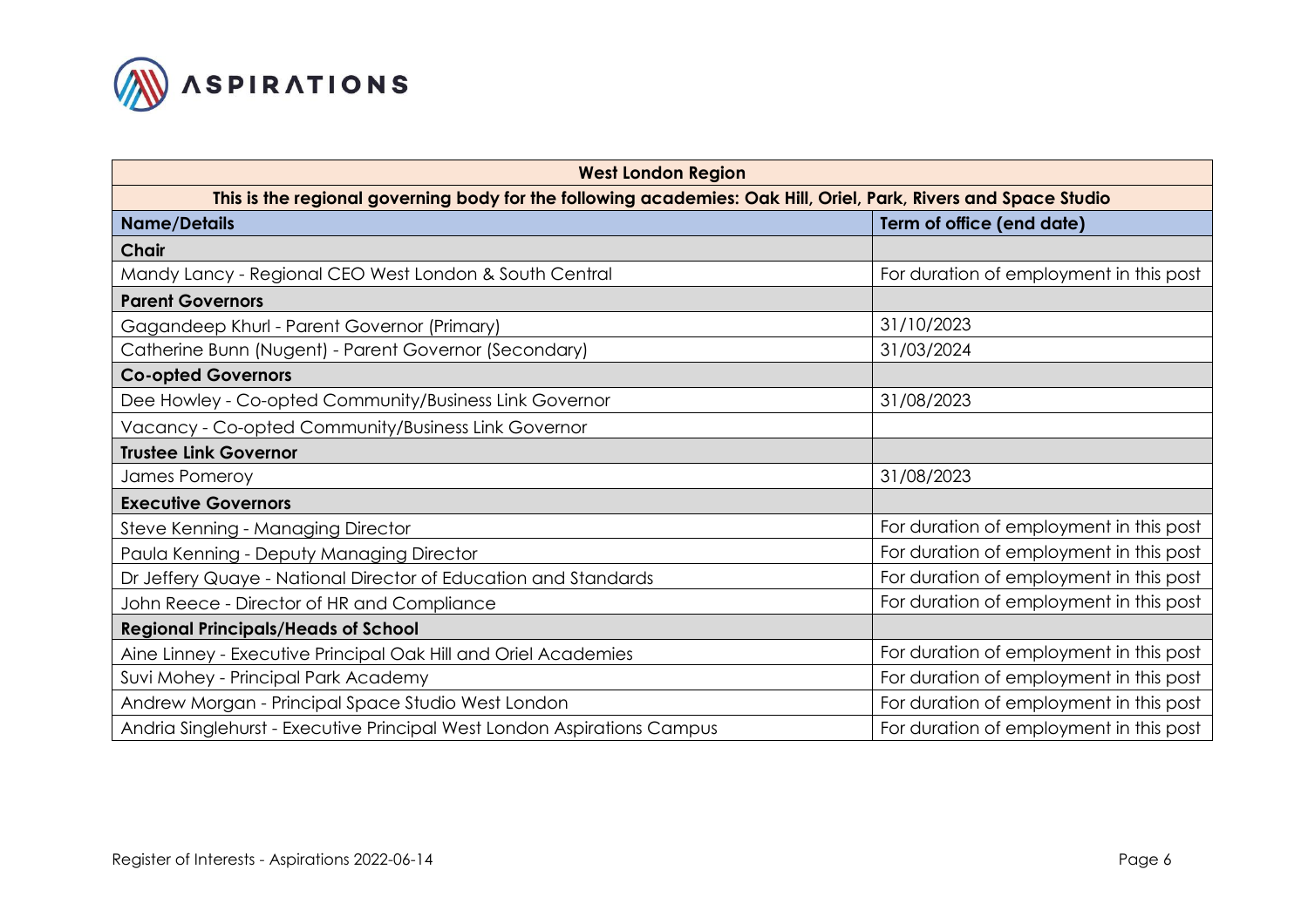

## **Register of Interests 2021/22**

| <b>Achamfour-Yeboah, Fokuo</b>         |                    | Date of last recorded declaration: 10/09/2021      |      |
|----------------------------------------|--------------------|----------------------------------------------------|------|
| <b>Relevant roles with Aspirations</b> |                    | <b>EOB Member/All Regional Boards/Key Employee</b> |      |
| Name of entity                         | Nature of entity   | <b>Nature of interest</b><br>Date interest began   |      |
| Stryton Ltd                            | <b>Consultancy</b> | <b>Director</b>                                    | 2016 |

| <b>Corso, Michael</b>                                         |                         |                             | Date of last recorded declaration: 12/11/2021 |
|---------------------------------------------------------------|-------------------------|-----------------------------|-----------------------------------------------|
| <b>Relevant roles with Aspirations</b>                        |                         | <b>Member &amp; Trustee</b> |                                               |
| Name of entity                                                | <b>Nature of entity</b> | <b>Nature of interest</b>   | Date interest began                           |
| Boston Liturgical Dance Ensemble   Performing Arts Non-Profit |                         | <b>Board Member</b>         | September 1985                                |

| Farahani, Nasrin                       |                             |                           | Date of last recorded declaration: 14/09/2021 |  |
|----------------------------------------|-----------------------------|---------------------------|-----------------------------------------------|--|
| <b>Relevant roles with Aspirations</b> |                             | Member & Trustee          |                                               |  |
| Name of entity                         | <b>Nature of entity</b>     | <b>Nature of interest</b> | Date interest began                           |  |
| Richmond Borough Mind                  | <b>Mental Health Agency</b> | <b>Trustee</b>            | <b>March 2020</b>                             |  |

| <b>Fitzmaurice, Leanne</b>                   |                                         | Date of last recorded declaration: 13/09/2021 |                     |
|----------------------------------------------|-----------------------------------------|-----------------------------------------------|---------------------|
| <b>Relevant roles with Aspirations</b>       |                                         | <b>South Coast Regional Board</b>             |                     |
| Name of entity                               | Nature of entity                        | <b>Nature of interest</b>                     | Date interest began |
| Purple HR Ltd                                | <b>HR &amp; Recruitment Consultancy</b> | <b>Director &amp; Owner</b>                   | 01/09/2012          |
| Dorset Cricket Board (Cricket<br>Dorset Ltd) | <b>Cricket Development Dorset</b>       | Trustee                                       | August 2021         |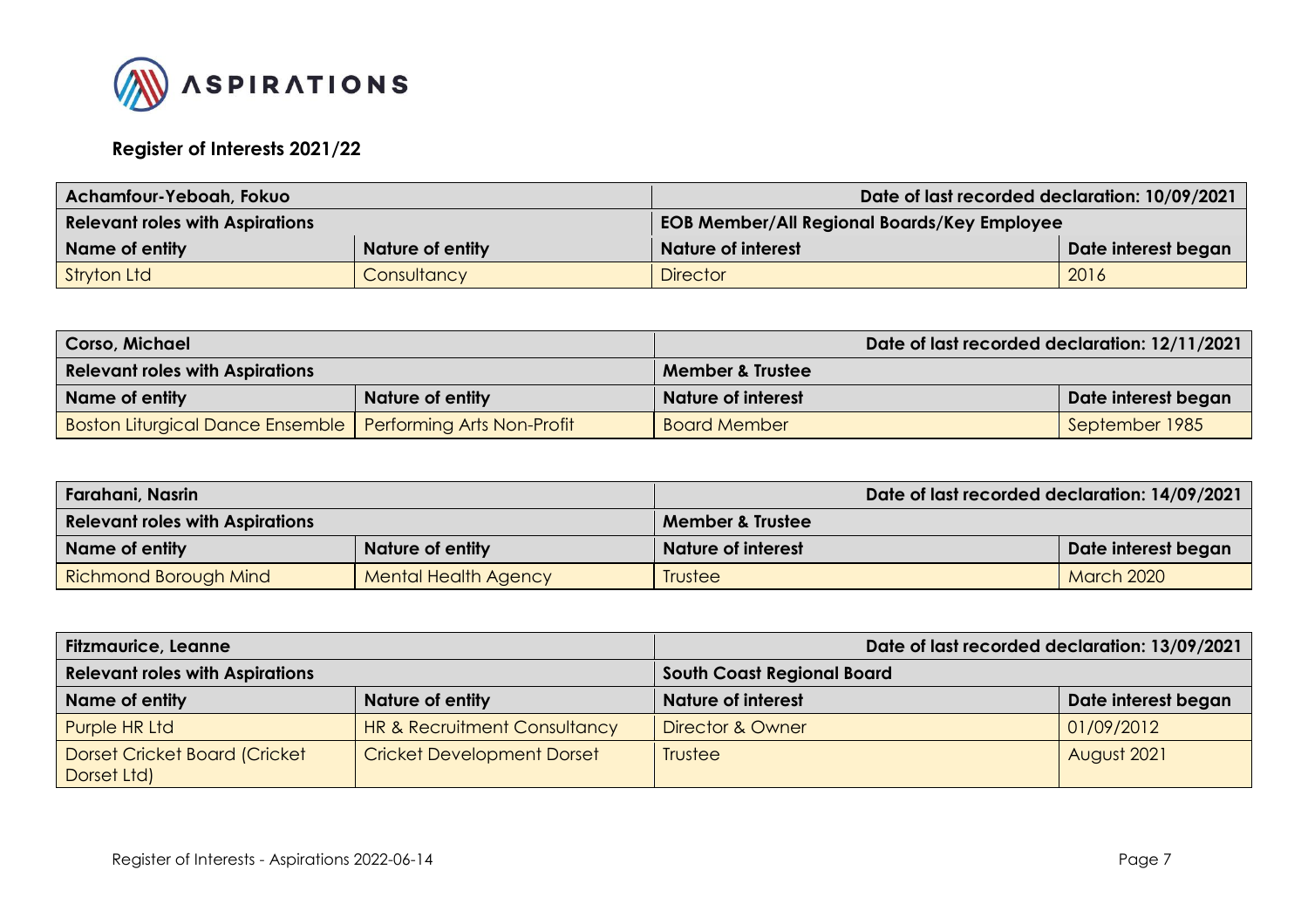

| <b>Gordon-Weeks, Sarah</b>             |                         | Date of last recorded declaration: 27/05/2022 |                |
|----------------------------------------|-------------------------|-----------------------------------------------|----------------|
| <b>Relevant roles with Aspirations</b> |                         | <b>West London Regional Board</b>             |                |
| Name of entity                         | <b>Nature of entity</b> | Date interest began<br>Nature of interest     |                |
| John Henry Newman                      | School                  | Governor                                      | September 2018 |

| Howley, Dee                                                                 |                         | Date of last recorded declaration: 16/09/2021           |      |
|-----------------------------------------------------------------------------|-------------------------|---------------------------------------------------------|------|
| <b>Relevant roles with Aspirations</b><br><b>West London Regional Board</b> |                         |                                                         |      |
| Name of entity                                                              | <b>Nature of entity</b> | <b>Nature of interest</b><br>Date interest began        |      |
| <b>Staines Rugby Football Club</b>                                          | Rugby club              | <b>Honorary Secretary &amp; Honorary Vice President</b> | 1992 |
| Bishop Wand C of E School                                                   | School                  | Governor                                                | 1999 |

| Ingham, Julia                                                                          |                         | Date of last recorded declaration: 04/10/2021 |                     |
|----------------------------------------------------------------------------------------|-------------------------|-----------------------------------------------|---------------------|
| <b>Relevant roles with Aspirations</b>                                                 |                         | South Central Regional Board/Key Employee     |                     |
| Name of entity                                                                         | <b>Nature of entity</b> | <b>Nature of interest</b>                     | Date interest began |
| This is RE: school textbook: Hodder   Text book that I co-authored<br><b>Education</b> |                         | Royalties from sales/copying                  | 1998                |

| Kenning, Paula                         |                         | Date of last recorded declaration: 10/09/2021                                |                     |
|----------------------------------------|-------------------------|------------------------------------------------------------------------------|---------------------|
| <b>Relevant roles with Aspirations</b> |                         | Trustee/EOB Member/All Regional Boards /Key Employee                         |                     |
| Name of entity                         | <b>Nature of entity</b> | <b>Nature of interest</b>                                                    | Date interest began |
| Steve Kenning                          | Spouse                  | Fellow Employee (Managing Director of<br><b>Aspirations Academies Trust)</b> | September 2012      |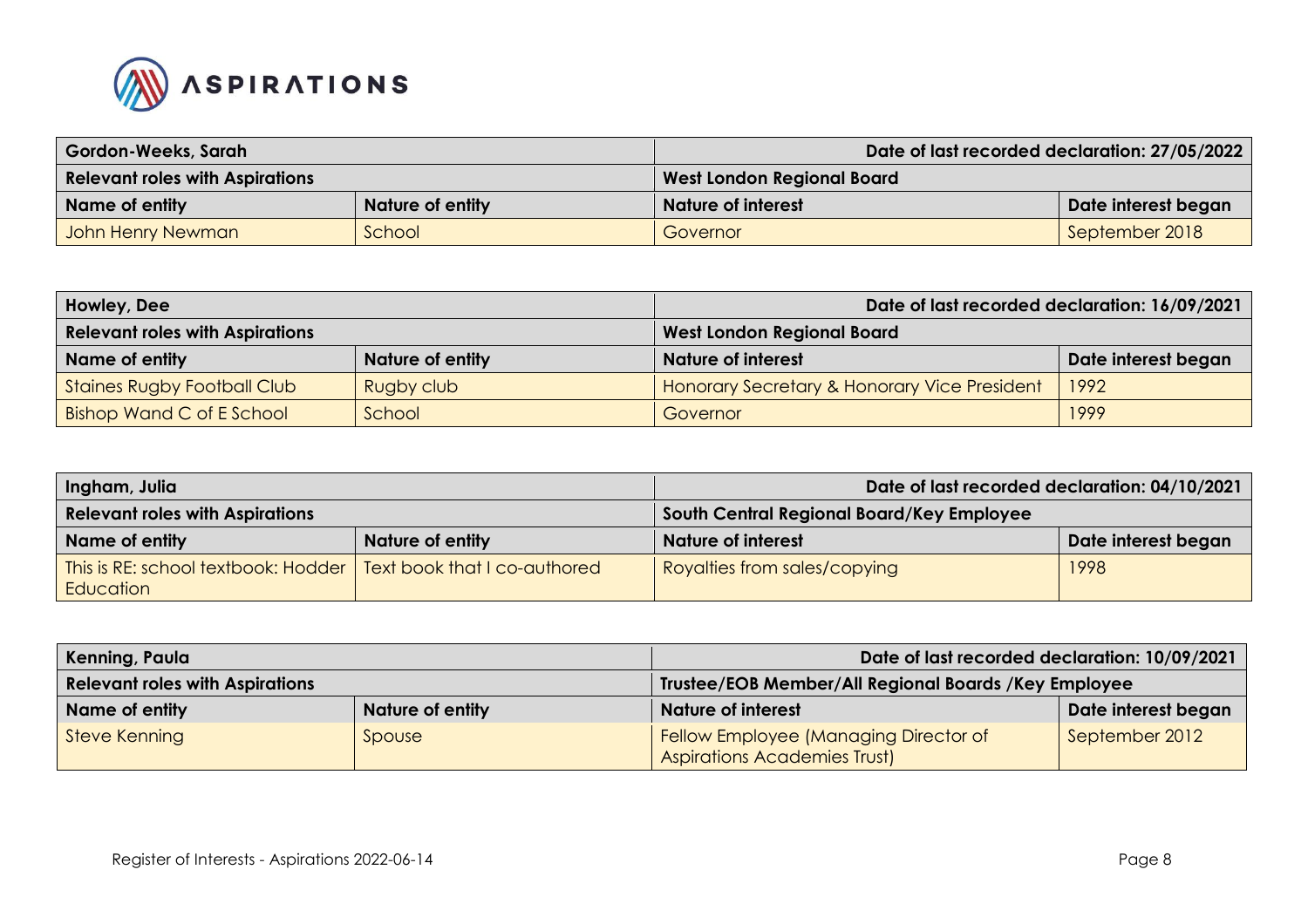

| Kenning, Steve                         |                         | Date of last recorded declaration: 10/09/2021                              |                     |
|----------------------------------------|-------------------------|----------------------------------------------------------------------------|---------------------|
| <b>Relevant roles with Aspirations</b> |                         | Trustee/EOB Member/All Regional Boards /Key Employee                       |                     |
| Name of entity                         | <b>Nature of entity</b> | <b>Nature of interest</b>                                                  | Date interest began |
| <b>Paula Kenning</b>                   | Spouse                  | Fellow Employee (Deputy Director of<br><b>Aspirations Academies Trust)</b> | September 2013      |

| Keating, Kelly                         |                        | Date of last recorded declaration: 21/09/2021 |                     |
|----------------------------------------|------------------------|-----------------------------------------------|---------------------|
| <b>Relevant roles with Aspirations</b> |                        | <b>Trustee/South Coast Regional Board</b>     |                     |
| Name of entity                         | Nature of entity       | <b>Nature of interest</b>                     | Date interest began |
| JP Morgan Chase                        | <b>Bank - Employer</b> | Employee                                      | May 2016            |
| The Together Project                   | <b>Charity</b>         | Director/Trustee                              | <b>July 2020</b>    |

| Livingstone, Ian                       |                                    | Date of last recorded declaration: 23/09/2021 |                     |
|----------------------------------------|------------------------------------|-----------------------------------------------|---------------------|
| <b>Relevant roles with Aspirations</b> | <b>Member</b>                      |                                               |                     |
| Name of entity                         | Nature of entity                   | <b>Nature of interest</b>                     | Date interest began |
| Sumo Group Plc                         | <b>Video Games Production</b>      | Chairman                                      | 2016                |
| <b>Hiro Capital</b>                    | <b>Venture Capital</b>             | Partner                                       | 2019                |
| <b>Creative UK</b>                     | <b>Creative Industries Body</b>    | Non-Executive Director                        | 2015                |
| <b>Fusebox Games Ltd</b>               | <b>Video Games Developer</b>       | Non-Executive Director                        | 2016                |
| <b>Federation of Education</b>         | <b>Education Policy Think Tank</b> | Non-Executive Director                        | 2020                |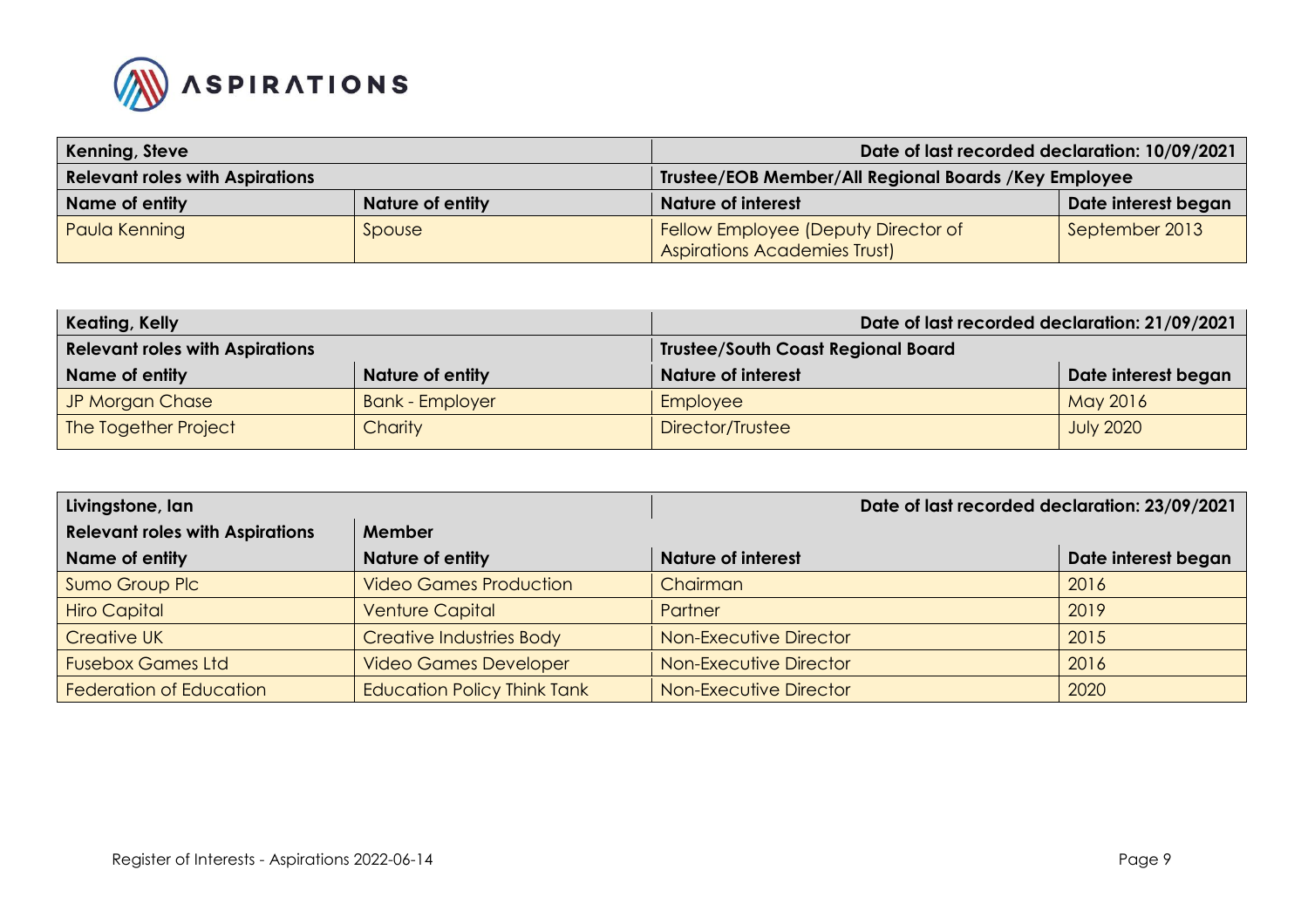

| <b>McNulty, Raymond</b>                |                                        | Date of last recorded declaration: 15/11/2021 |                     |
|----------------------------------------|----------------------------------------|-----------------------------------------------|---------------------|
| <b>Relevant roles with Aspirations</b> | Member                                 |                                               |                     |
| Name of entity                         | <b>Nature of entity</b>                | Nature of interest                            | Date interest began |
| Successful Practices Network           | <b>Education Non-Profit Think Tank</b> | President                                     | <b>July 2018</b>    |

| Moore, Anthony                                             |                                                                      | Date of last recorded declaration: 11/09/2021                                                        |                     |
|------------------------------------------------------------|----------------------------------------------------------------------|------------------------------------------------------------------------------------------------------|---------------------|
| <b>Relevant roles with Aspirations</b>                     | <b>Trustee/South West Regional Board</b>                             |                                                                                                      |                     |
| Name of entity                                             | <b>Nature of entity</b>                                              | <b>Nature of interest</b>                                                                            | Date interest began |
| <b>Thomas Hardye School</b>                                | 13 - 18 secondary school in<br>Dorchester, part of Wessex Trust      | <b>Chair of Governors</b>                                                                            | October 2020        |
| St Nicholas & St Lawrence CE VA<br><b>Primary Weymouth</b> | <b>Primary School</b>                                                | <b>Chair of Governors</b>                                                                            | September 2018      |
| St Georges CE VA Primary School                            | <b>Primary School in Langton</b><br><b>Matravers</b>                 | <b>Chair of Governors</b>                                                                            | February 2016       |
| Mansel-Pleydell & Cecil and Drew<br>Trusts                 | <b>Educational Charities based at</b><br><b>Dorset County Museum</b> | Chair of the Trusts                                                                                  | 2004                |
| <b>Julia Moore</b>                                         | Spouse                                                               | Chair of Governors at Beechcroft St Pauls<br>primary in DSAT - feeder school to Budmouth<br>Academy. | 2000                |

| <b>Moorhouse, Janus</b>                |                                                     | Date of last recorded declaration: 21/09/2021 |                     |
|----------------------------------------|-----------------------------------------------------|-----------------------------------------------|---------------------|
| <b>Relevant roles with Aspirations</b> | <b>Trustee</b>                                      |                                               |                     |
| Name of entity                         | <b>Nature of entity</b>                             | <b>Nature of interest</b>                     | Date interest began |
| Onwave UK Ltd                          | Telecoms and Technology -<br><b>Private Company</b> | <b>Employed - Chief Operating Officer</b>     | 1/11/2019           |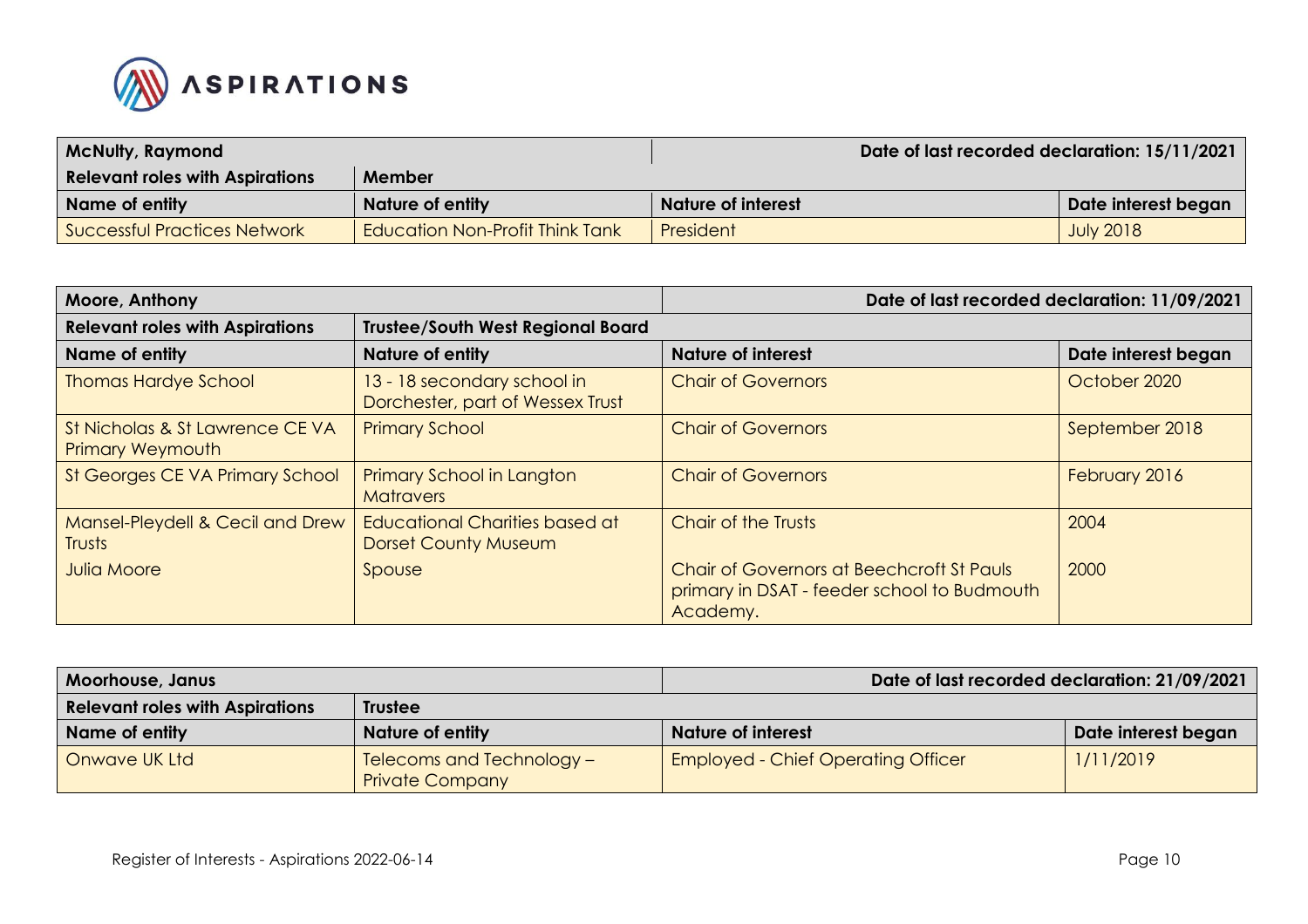

| The Crab and Winkle Line Trust | Charitable Trust relating to | Trustee | 2018 |
|--------------------------------|------------------------------|---------|------|
|                                | sustainable transport in the |         |      |
|                                | Canterbury/Whitstable area   |         |      |

| <b>Morgan, Andrew</b>                  |                                         | Date of last recorded declaration: 10/09/2021 |                     |
|----------------------------------------|-----------------------------------------|-----------------------------------------------|---------------------|
| <b>Relevant roles with Aspirations</b> | West London Regional Board/Key Employee |                                               |                     |
| Name of entity                         | Nature of entity                        | <b>Nature of interest</b>                     | Date interest began |
| Northcott Association of<br>Residents  | <b>Residents Association</b>            | <b>Director</b>                               | 2008                |

| Pomeroy, James                         |                                                         |                           | Date of last recorded declaration: 21/09/2021 |                     |
|----------------------------------------|---------------------------------------------------------|---------------------------|-----------------------------------------------|---------------------|
| <b>Relevant roles with Aspirations</b> | <b>Chair of Trustees and West London Regional Board</b> |                           |                                               |                     |
| Name of entity                         | Nature of entity                                        | <b>Nature of interest</b> |                                               | Date interest began |
| <b>Publicis Groupe/Epsilon Intl UK</b> | Marketing, Loyalty, Media and<br>Advertising            | <b>Senior Director</b>    |                                               | <b>March 2010</b>   |
| <b>Hawk IT Services Ltd</b>            | <b>Technology Solutions Provider</b>                    | <b>Director</b>           |                                               | 11/10/2018          |
| <b>ADVN Ltd</b>                        | <b>IT Consultancy</b>                                   | <b>Director</b>           |                                               | 16/9/2014           |

| Quarrie, Jo                            |                                          | Date of last recorded declaration: 10/09/2021 |                     |
|----------------------------------------|------------------------------------------|-----------------------------------------------|---------------------|
| <b>Relevant roles with Aspirations</b> | South Coast Regional Board /Key Employee |                                               |                     |
| Name of entity                         | <b>Nature of entity</b>                  | <b>Nature of interest</b>                     | Date interest began |
| <b>Ray Quarrie</b>                     | <b>First Aid training</b>                | Husband's Company                             | 25/6/2018           |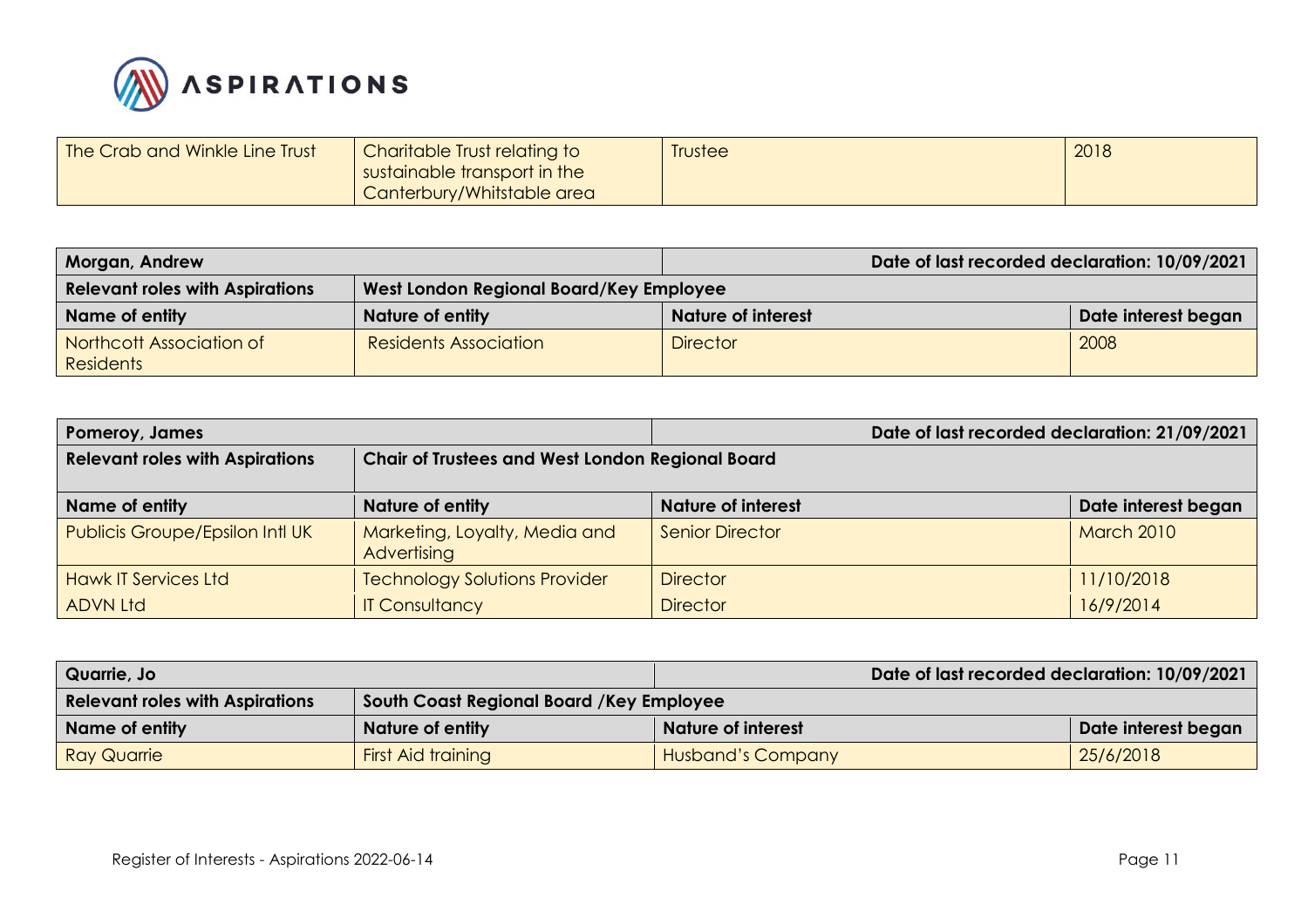

| Quaye, Jeffery                         |                                                     | Date of last recorded declaration: 10/09/2021 |                     |
|----------------------------------------|-----------------------------------------------------|-----------------------------------------------|---------------------|
| <b>Relevant roles with Aspirations</b> | <b>EOB Member/ALL Regional Boards /Key Employee</b> |                                               |                     |
| Name of entity                         | Nature of entity                                    | <b>Nature of interest</b>                     | Date interest began |
| <b>Wentworth Primary School</b>        | <b>Primary School</b>                               | <b>Curriculum Committee Chair</b>             | September 2016      |
| <b>Royal Docks Academy</b>             | <b>Secondary School</b>                             | <b>Trust Governor</b>                         | January 2019        |
| <b>BMAT Trust</b>                      | Multi-Academy Trust                                 | <b>Standards Committee Member</b>             | February 2020       |
| Ofqual                                 | <b>Government Body</b>                              | <b>External Expert</b>                        | May 2020            |
| <b>Ofsted</b>                          | <b>Government Body</b>                              | <b>Ofsted Inspector</b>                       | October 2012        |
| Department for Education               | <b>Government Department</b>                        | <b>Advisor</b>                                | September 2017      |
| University of Oxford                   | <b>University</b>                                   | <b>External Examiner</b>                      | <b>March 2020</b>   |
| Worshipful Company of<br>Educators     | <b>Education Charity</b>                            | Liveryman                                     | September 2018      |

| Reece, John                            |                                                                                                                | Date of last recorded declaration: 16/09/2021                                                                                                                        |                     |
|----------------------------------------|----------------------------------------------------------------------------------------------------------------|----------------------------------------------------------------------------------------------------------------------------------------------------------------------|---------------------|
| <b>Relevant roles with Aspirations</b> | EOB Member/West London Regional Board/South Central Regional Board/South Coast Regional Board<br>/Key Employee |                                                                                                                                                                      |                     |
| Name of entity                         | Nature of entity                                                                                               | <b>Nature of interest</b>                                                                                                                                            | Date interest began |
| <b>Lesley Parker</b>                   | Partner                                                                                                        | Employee of Local Authority in which some W.<br>London Region academies are based and<br>undertakes work for a team providing services<br>to schools in the Borough. | <b>April 1991</b>   |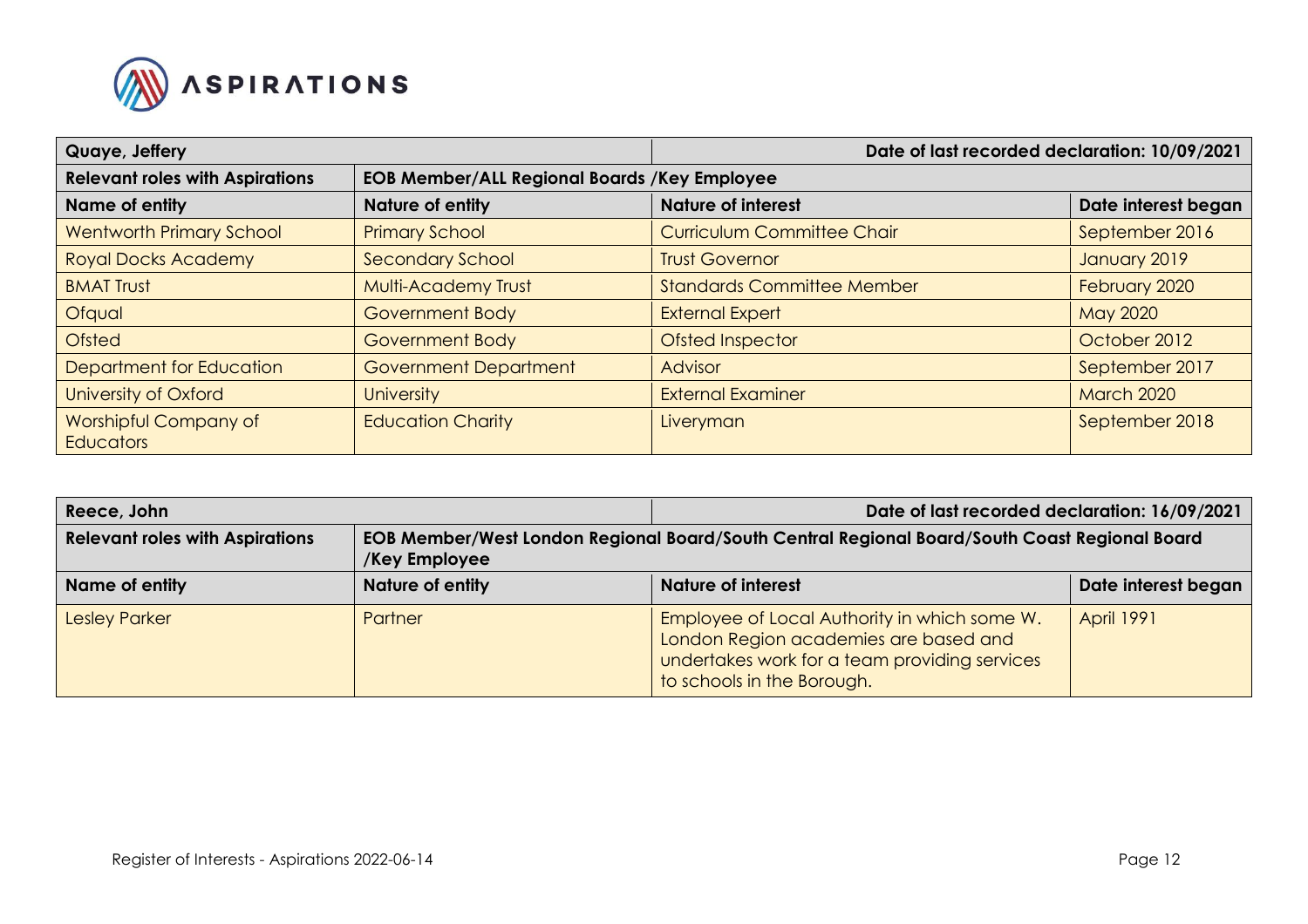

| Riley, Simon                           |                                                                                                 | Date of last recorded declaration: 04/10/2021 |                     |
|----------------------------------------|-------------------------------------------------------------------------------------------------|-----------------------------------------------|---------------------|
| <b>Relevant roles with Aspirations</b> | <b>Trustee</b>                                                                                  |                                               |                     |
| Name of entity                         | Nature of entity                                                                                | <b>Nature of interest</b>                     | Date interest began |
| <b>Engineering School Ltd</b>          | <b>Education company creating</b><br>engineering content for large<br>engineering organisations | Director and CEO of the company               | 23/11/2020          |

| <b>Waddington, Alexandra</b>                                   |                                         | Date of last recorded declaration: 14/09/2021 |                     |
|----------------------------------------------------------------|-----------------------------------------|-----------------------------------------------|---------------------|
| <b>Relevant roles with Aspirations</b>                         | South Coast Regional Board/Key Employee |                                               |                     |
| Name of entity                                                 | <b>Nature of entity</b>                 | Nature of interest                            | Date interest began |
| <b>James Waddington, trading as:</b><br>ACP Locks and Security | Spouse                                  | Window and door repairs.                      | 31st May 2016       |